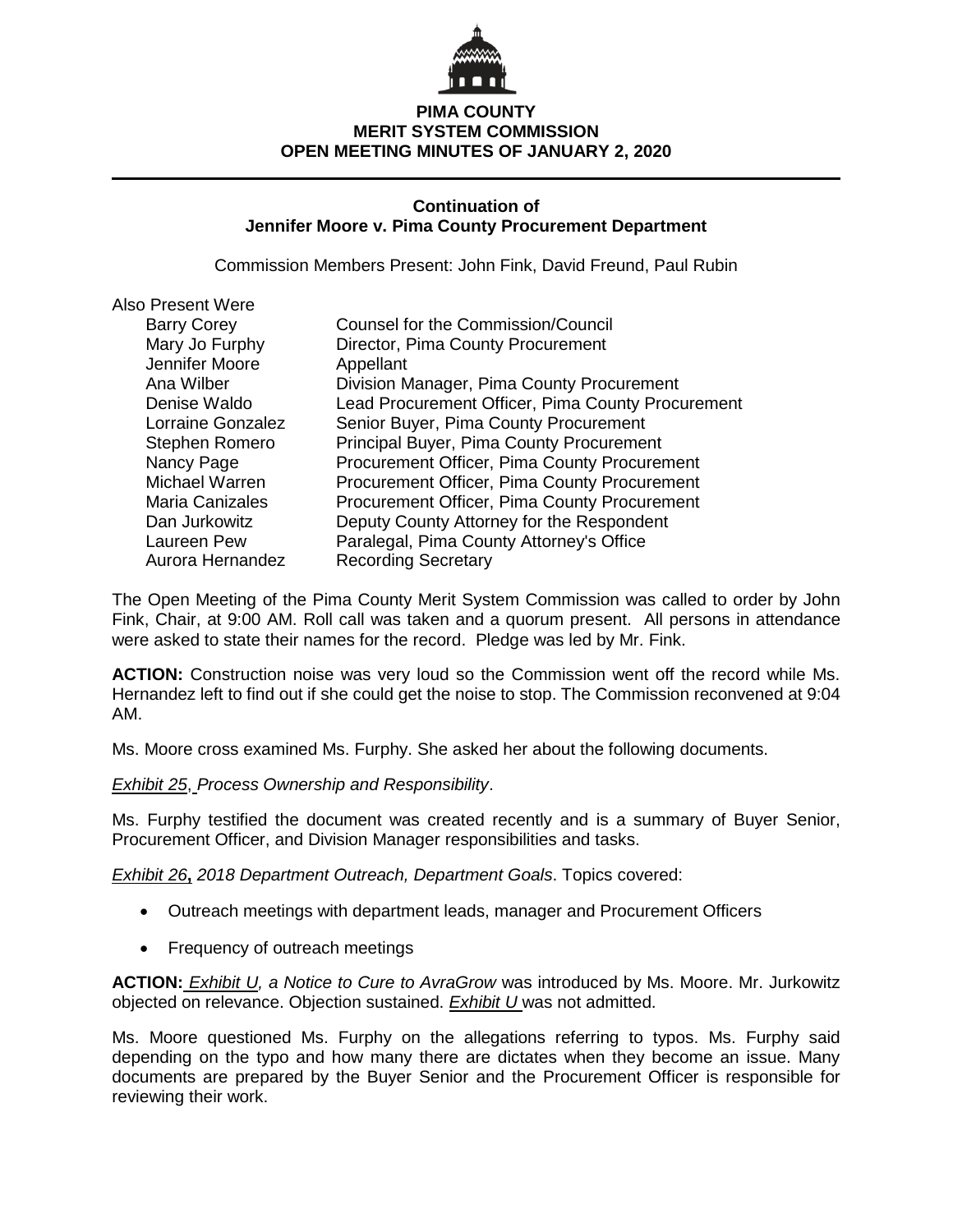Mr. Fink asked Ms. Furphy to expound on the typos in:

• Allegation #11, a BOS AIR packet was rejected by COB on 2/26/2019 because it contained several errors including pages not numbered in sequence, missing NORFA document and bid documents.

The page numbering was off and causes confusion. The Clerk of the Board cross checks electronic and paper to make sure it all matches. Ms. Furphy would categorize these as critical errors.

• Allegation #18, your supervisor rejected MA-PO-19-039 due to numerous formatting errors.

Ms. Furphy would not consider the typos a critical error. Having the correct references in contracts is very important. Page numbers are important to make sure we have all pages.

• Allegation #4, there were three typos in Request for Proposal (RFP) 19-007 in Sections 19 and 30 of the Instruction to Bidders, and Section 24 of Professional Services.

Typos were page numbers were wrong, cross references were wrong. Ms. Furphy said those would be a critical error.

*Exhibits 33-36* This particular solicitation was for investment broker. Ms. Furphy testified the solicitation was reviewed by Ms. Wilber and herself prior to publication. That was why they noted all the errors. Ms. Furphy explained if there are too many errors, a solicitation amendment has to be issued replacing the entire document.

**ACTION:** *Exhibit B*, *Emails Regarding Investment Broker Services* was introduced by Ms. Moore and admitted without objections.

Ms. Moore asked Ms. Furphy if it was her contention the draft should have no errors. Ms. Furphy said that was correct.

**ACTION:** Commission recessed at 9:40 AM while an IT issue was addressed. Commission reconvened at 9:47 AM

Mr. Fink had questions about *Exhibit U* to assess whether or not the documents pertain to Ms. Moore. Mr. Corey explained that you cannot determine if the documents have value to the case without first admitting them to be examined. It was again decided that *Exhibit U* would not be admitted.

### *Exhibit 4, Notice of Suspension, Bates 6,7, and 8*

Ms. Moore asked if her past performance appraisals were taken into consideration overall or if only specific areas of needed improvement were considered. Ms. Furphy knew only that Ms. Wilber pulled the pages on the advice of Human Resources.

**ALLEGATION #7:** You added an erroneous scope to the Housing First MA amendment requiring the Procurement Director to return the amendment for correction. *Exhibit 68* (Replaced by *Exhibit 83*),

Ms. Furphy stated this limited competition contract was approved by Mr. Huckelberry and could not be amended but, Ms. Moore tried to amend a different contract to add in a new scope.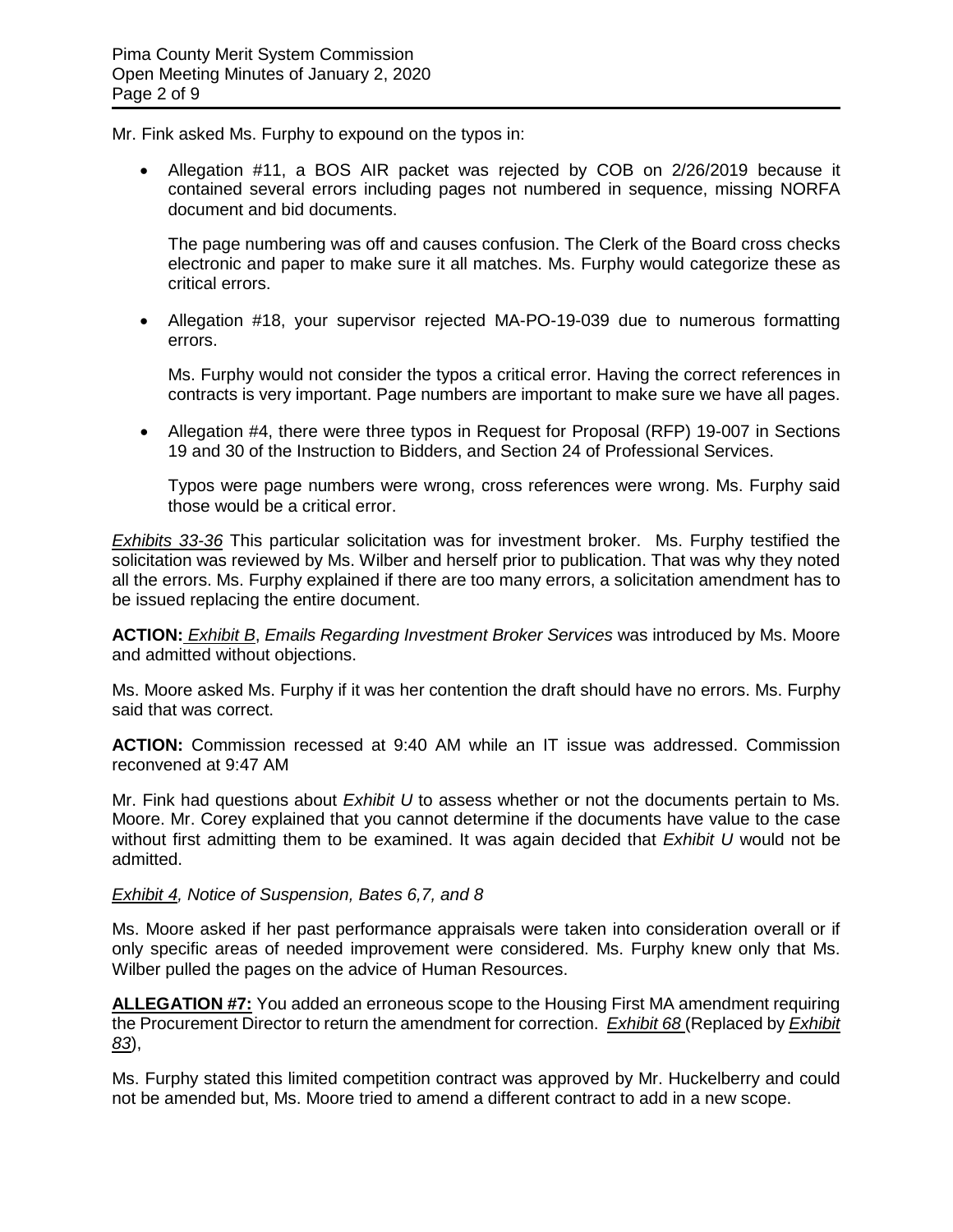Ms. Moore questioned Ms. Furphy on a number of things related to her own seniority.

- Ms. Furphy testified Ms. Moore's title was Procurement Officer, there is no such title as Procurement Officer Senior.
- Nancy Page has been with the County longer, Ms. Moore has been with the Procurement Department the longest, 20 years.
- Ms. Moore stated she was trying to get a feel for when someone needs to be placed on Special Observation Period and that was why she was asking about Ms. Page.
- Ms. Furphy stated she was working on solar contracts with Ms. Page to help her get caught up. It was not about observing her performance.

**ACTION:** *Exhibit V, IFB Solicitation Template* was introduced by Ms. Moore. Mr. Jurkowitz asked if it was relevant to any of the allegations in the suspension. Ms. Moore said Number 1 - Small Business Enterprise. *Exhibit V* was admitted.

**ACTION:** *Exhibit C*, *Draft Request for Proposals for Investment Broker Services and Request for Proposals Template* was introduced by Ms. Moore and admitted with no objections.

Topics covered:

- The RFP Process
- Preference evaluation points and when they are applied
- Notice of whether preference points are applied or not
- The difference between an RFP and an IFB
- SBE Language
- No cost contracts

**ALLEGATION #9**: You deemed a vendor non-responsive for not bidding on two items out of 51 items, which is not standard practice and required corrective action directed by your supervisor [MA-PO-20-007]. Ms. Moore questioned Ms. Furphy on Notice of Suspension

Ms. Furphy explained the standard process for Procurement Officers evaluating bids as they come in. The Procurement Officers take the bids that come in, put them in Excel, total it up, and notate any differences. If it's clear-cut, the Procurement Officer prepares their BOS-AIR and all the paperwork and presents it to Ms. Wilber. If they're not sure, they should be discussing it with their manager. Ms. Furphy testified in this case there were irregularities and only two bidders. Before going through the whole process of deeming this unresponsive and completing all the paperwork Ms. Moore should have gone to the Division Manager because the goal is to have as much competition as possible.

### **Appellant Witnesses**

Mr. Jurkowitz made the point that Ms. Moore should explain how the witnesses on her list were relevant. Ms. Moore explained the witnesses know how the processes work and can attest to her working relationships and whether they were the ones who completed the work. Mr. Jurkowitz agreed some of those things were relevant.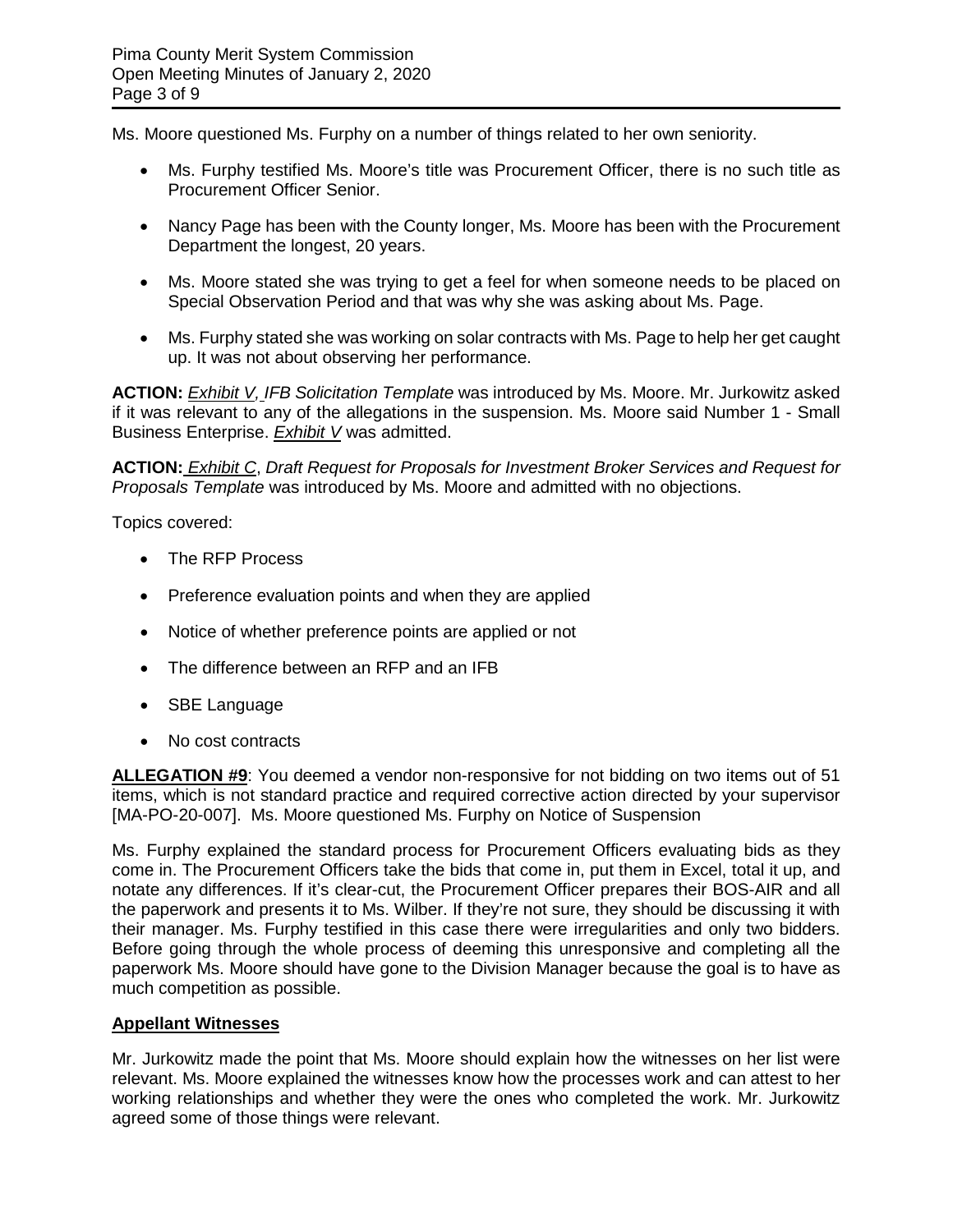Ms. Furphy stated Lorraine Gonzalez was not in the Division during that time period, but she did complete work for the Division.

**ACTION:** Commission recessed for break at 10:49 AM and reconvened at 11:02 AM

**Appellant Witness #1** Denise Waldo, Procurement Officer, Pima County Procurement Department, previously sworn in.

Ms. Waldo spoke about her experience in Pima County and the Procurement Department. She supervises Buyers and her working title is Lead Procurement Officer. Her role is auditing her staff, training, modifying or approving their processes. The Procurement Officers tell her if there is a problem. She provides training to Buyer Seniors and discusses procedure changes in meetings.

*Exhibit 42*, *Email regarding errors on MA-PO-19-128, Bates 0881-882* Ms. Waldo received information there was a page numbering issue. She described the current process for reviewing documents before they go to the Clerk of the Board. It's a joint effort between Procurement Officers and Buyer Seniors. The BOS AIR, the contract (bid response from vendors), Master Agreement and other documents go to County Administration.

Mr. Johnson came to her on this Exhibit because he noticed the numbering was not correct. At the time, Mr. Johnson worked solely for Ms. Moore and she left the packet that needed to go to the Board of Supervisors. He thought it was all put together and ready to go but as he was scanning things in he realized there was a problem and he attempted to correct.

Ms. Moore said these mistakes were how the bid was submitted by the Respondent and those are an exact copy of what was submitted. Ms. Waldo said Mr. Johnson had to submit within the time frame. To this day, she does not know what went wrong. Ms. Moore couldn't be asked because she wasn't there that day and she left Mr. Johnson instruction to get the packet to the Board of Supervisors. Ms. Waldo wasn't aware of the email from Ms. Moore to Mr. Johnson.

Mr. Jurkowitz objected because this witness lacks personal knowledge.

Ms. Waldo said Mr. Johnson told her the numbering was incorrect and she told him to fix it if it could be fixed. That was the extent of her involvement.

Ms. Moore asked what alerted Mr. Johnson it was ready to go to the Board of Supervisors?

Mr. Jurkowitz again objected on the basis the witness did not have personal knowledge.

Ms. Moore stated she had knowledge of the process and procedure and asked if the Buyer is responsible for knowing what needs to go to the Administrator or the Clerk of the Board.

Ms. Waldo stated to a certain extent, yes.

*Exhibit J*, *BOS AIR rejected by the Clerk of the Board* Ms. Moore asked if Ms. Waldo recalled working with Mr. Johnson and going to the Clerk of the Board.

Ms. Waldo said she remembered grabbing some of the documents and getting them fixed.

Ms. Moore asked if part of the Buyer Senior's responsibilities is to prepare BOS-AIR and send for signature through the chain and to the Clerk of the Board. Ms. Waldo stated yes. She testified sometimes Buyer Seniors work with seasoned staff to learn a process or procedure. There is instructions for processing paperwork for the Clerk of the Board.

Mr. Johnson was going through training before being assigned as Buyer Senior to Ms. Page and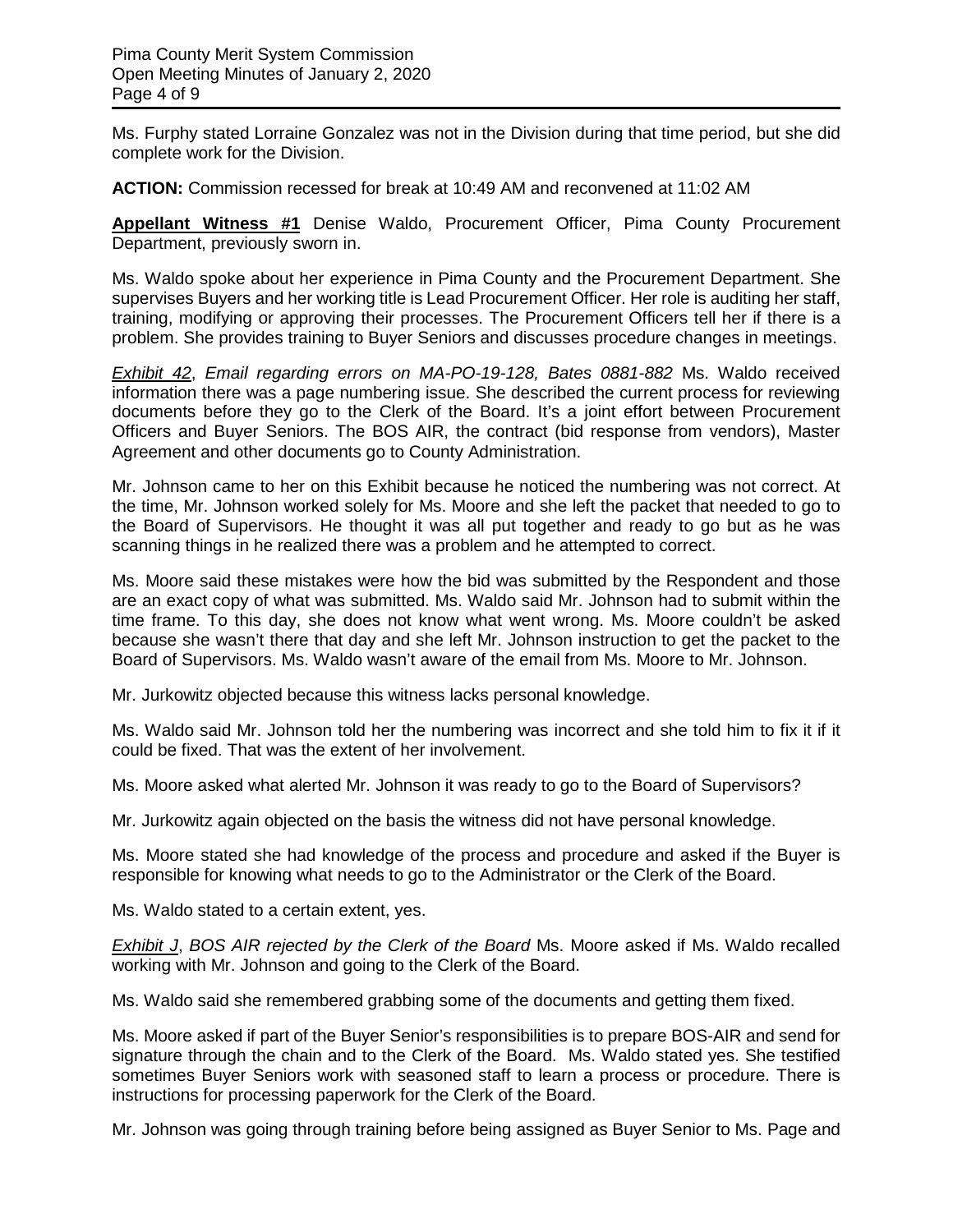Ms. Moore. He was involved with renewing contracts, solicitations, expiring notices, and reports. He did not assist in writing the procedures, but helped update them.

### *Exhibit 45, Email regarding Randstad Customer Information, Bates 0950*

Ms. Moore questioned Ms. Waldo on the procedure available to Buyers for discontinuing a vendor in the system. Ms. Waldo testified if the Buyer has completed the same task several times they have leeway with that particular task. The procedure was available to Mr. Johnson at the time he was processing.

Ms. Waldo answered questions from Ms. Moore about the BOS-AIR packets and the BOS-AIR guidance. She also returned packets to the Buyer Senior for correction about 95% of the time.

Commissioners asked questions about Buyer Seniors and Procurement Officers and what their responsibilities are and how new contracts are assigned.

Ms. Waldo stated most of what the Buyers do is administrative. Ultimately the Procurement Officer is responsible for contracts. Buyer Seniors can renew contracts, contact departments, etc. Ultimately, it is the responsibility of the Procurement Officer before a solicitation goes out.

Mr. Rubin asked what the duties of the Procurement Officers were? He asked for a specific example like chairs.

Ms. Waldo explained the Department puts together what they think is the scope of work, how much they'll need per year etc. The requisition comes in, the system procurement looks at all they provide, including what the insurance requirements might be and they spend a lot of time putting it into a contract-type format along with the bid solicitation information. It eventually gets sent out to vendors to bid and could be blasted out to 200 possible vendors.

They typically hold a pre-bid/pre-proposal conference where the vendors are allowed to ask questions about particular items needed or to ask about the contract itself and Procurement is there along with the department to answer questions. Then Procurement Officers go through the Minimum Qualification process and the rest of the award process, review the cost, tabulate from the evaluation, come up with suggested award, send to department for approval and go through the awards process.

Mr. Rubin asked if there was a high workload.

Ms. Waldo said it's up and down, sometimes slower than others. She said their Manager is approachable and will reassign workloads if necessary and Procurement Officers help each other.

### *Exhibit 25. Process Ownership and Responsibility by Role, Bates 0457-0465*

Ms. Waldo testified the Buyer Senior is to assist the Procurement Officer. The Procurement Officer is ultimately responsible for the procurement process and practices and Mr. Johnson was a relatively new Buyer Senior. She would ask if the Buyer Senior had removed a vendor from the system before and if they were comfortable doing the task.

Ms. Moore asked if she met with Mr. Johnson to discuss some of the tasks he performed while assisting Ms. Moore and Ms. Page. She did not meet with him regularly because he was new. Ms. Moore asked about Buyer meetings and reviewing updates to procedures. Ms. Waldo stated everyone in Procurement is notified of new procedures or modifications. Ms. Waldo goes over these changes in the Buyer meetings.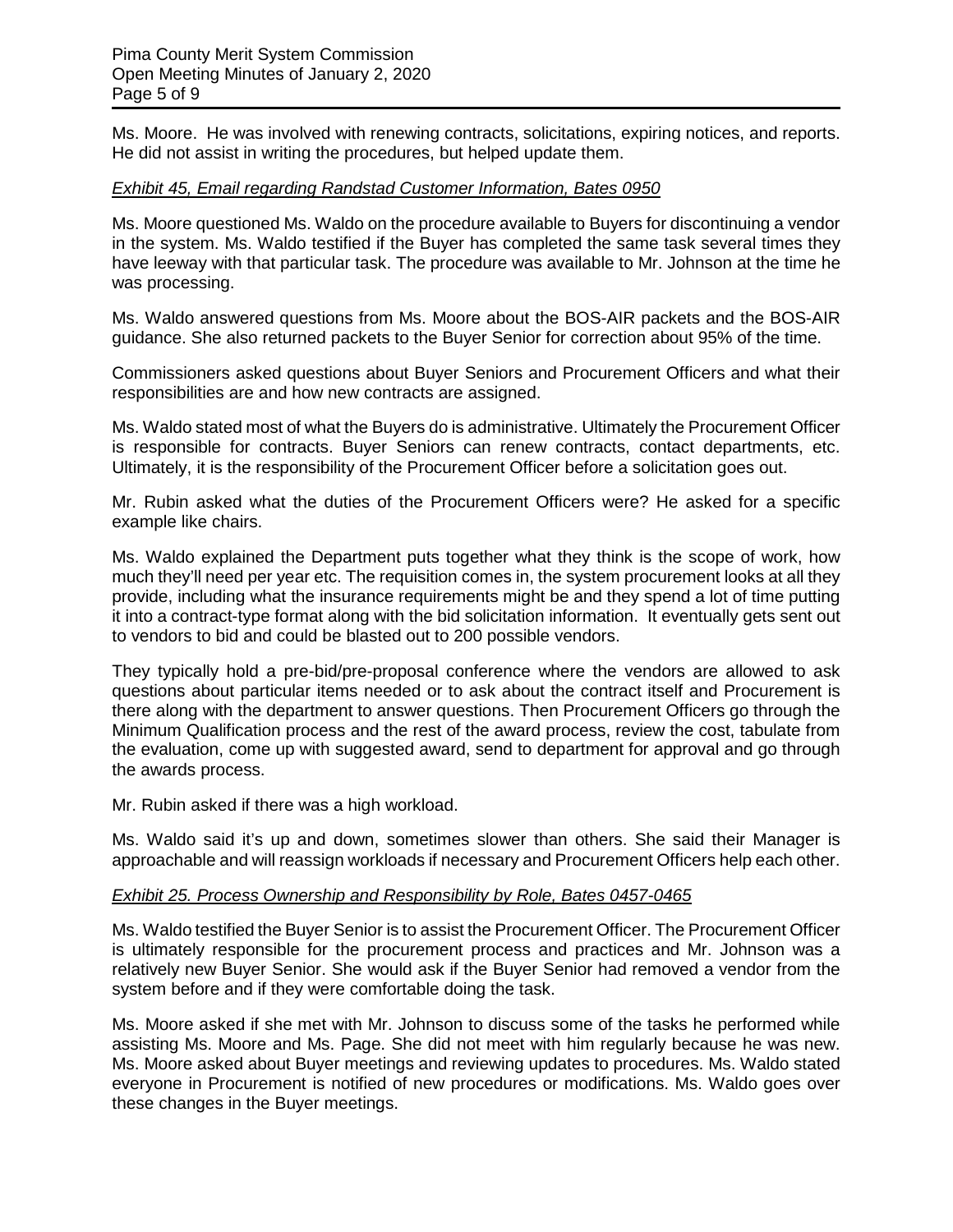Ms. Waldo said she did not know if Mr. Johnson had successfully performed a vendor change prior to this one and she did not know his involvement processing BOS-AIR paperwork prior to this either. Ms. Moore asked if Mr. Johnson worked with other Buyer Seniors or Principal Buyers. Ms. Waldo said if he had any questions she referred him to Mr. Romero.

Ms. Moore asked if Buyer Seniors generally do the processing. Ms. Waldo stated different Procurement Officers handle things differently. The Procurement Officer is always involved.

Mr. Fink asked Ms. Waldo how many of the 90% of errors on the paperwork were critical errors. Ms. Waldo stated about 30% of the errors she finds are critical. Mr. Fink asked how she addressed those errors. She said she talks to the Buyer Senior and sometimes brings the Procurement Officer into the conversation. She stated she is responsible for evaluating the Buyer Seniors on a regular basis.

Mr. Freund asked if those 30% of critical errors were in documents presented as ready to go. Ms. Waldo said yes. She was specifically referring to those two pages of the BOS-AIR.

Ms. Moore asked if the Procurement Officer was always aware of the changes made before the BOS-AIR goes to the Board of Supervisors. Ms. Waldo said maybe.

**ACTION:** Commission recessed for lunch break at 12:09 PM reconvened at 1:22 PM. Mr. Corey clarified for the record there will not be any discussion of this case over lunch.

**Appellant Witness #2** Lorraine Gonzalez- Buyer Senior, Pima County Procurement, previously sworn in by Mr. Corey, Counsel to the Commission provided testimony.

**ACTION:** For the record, Ms. Moore stated that Ms. Gonzalez's official name is Maria Lorraine Gonzalez.

Ms. Gonzalez testified she worked in the Procurement Department since 2003. She has worked in Materials and Services and Design and Construction Divisions. She described her working relationship with Ms. Moore as collaborative.

Ms. Gonzalez recalled working on a contract for a transcriber. She created the Master Agreement in the system, commodity lines, and gathered paperwork.

Ms. Moore asked if she processed BOS-AIR packets for signature and sent them to County Administration and the Clerk of the Board. Ms. Gonzalez said she did. Her process was to assist typing BOSAIR amendments, route for signature to the Procurement Officer, Manager, Procurement Director, Department Director, County Attorney, vendor, and finally to the Board of Supervisors for the final meeting. Ms. Moore asked if the Procurement Officer reviews it at each stage of the process or just initially. Ms. Gonzalez said just initially.

Mr. Freund said what he was hearing from Ms. Gonzalez was the Buyer Senior does all the work. He asked what the Procurement Officer does. She stated the Procurement Officer actually does the solicitations. She said they don't send anything without Procurement Officer approval.

**ACTION:** Witness excused subject to recall, reminded of oath.

**Appellant Witness #3** Stephen Romero- Principal Buyer, Pima County Procurement, previously sworn in by Mr. Corey, Counsel to the Commission provided testimony.

Ms. Moore asked if he helped train in his position. He stated he gives direction or answers questions, but does not train. Ms. Moore asked if he recalled helping train Troy McMaster and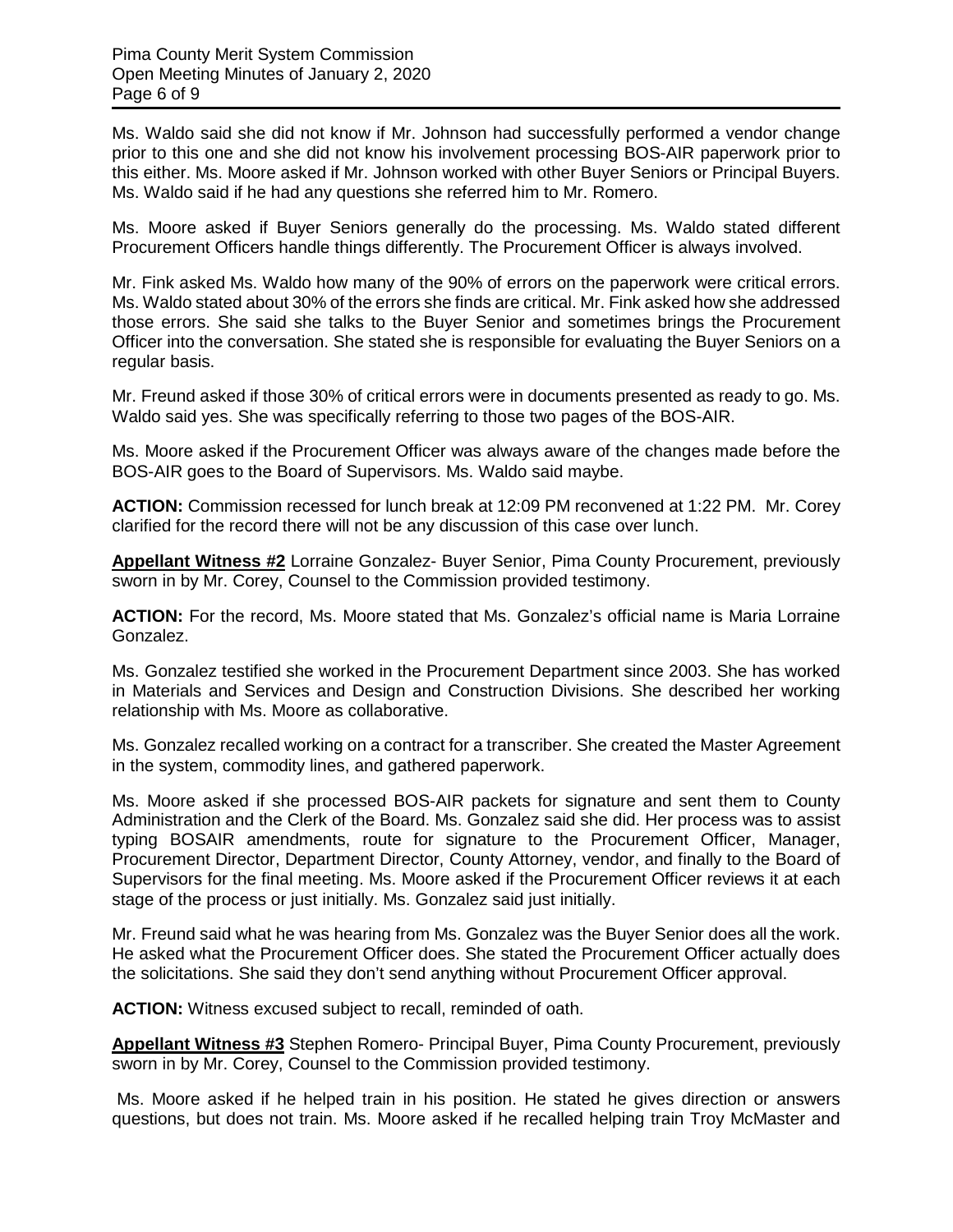James Johnson on processing BOS-AIRs. He stated they came to him with questions. He walked them through it.

Ms. Moore asked Mr. Romero questions about a conflict they had and he began to describe a memo.

Mr. Jurkowitz objected to the testimony saying he didn't see the relevance.

Mr. Fink asked if Ms. Moore was aware of the memo. She was not. Mr. Jurkowitz stated Ms. Moore was talking about a matter that was in the Special Observation Period which was offered solely to demonstrate the Department was working with Ms. Moore. It was not one of the 22 allegations and he did not believe it was relevant. Mr. Fink agreed and asked Ms. Moore to skip to her next question. She had nothing further.

**ACTION**: Witness dismissed subject to recall.

**Appellant Witness #4** Nancy Page- Procurement Officer, Pima County Procurement, previously sworn in by Mr. Corey, Counsel to the Commission provided testimony.

Ms. Moore asked about James Johnson, Senior Buyer. She did not have Mr. Johnson help her with tabulations. She does them all herself. She did not recall working with him to add vendors to the Master Agreement or on closing out vendor lines. Ms. Page recalled asking Mr. Johnson to seek clarification from Mr. Romero or another buyer when doing certain tasks.

Mr. Jurkowitz began his cross. Ms. Page testified Mr. Johnson was a new Buyer and came to Procurement with little experience. He had to learn everything. Mr. Jurkowitz asked where Senior Buyers get their work. Ms. Page said it comes to them through the Procurement Officer.

**ACTION:** Witness excused subject to recall.

**Appellant Witness #5** Michael Warren-Procurement Officer, Pima County Procurement, previously sworn in by Mr. Corey, Counsel to the Commission provided testimony.

Ms. Moore questioned the witness regarding a Request for Proposal for legal services for the Merit Commission. He described the process as a standard Procurement Officer collaboration on a solicitation. He stated it was standard practice to submit drafts to the Division Manager.

Witness excused subject to recall.

**ACTION:** Commission recessed for break at 2:07 PM and reconvened at 2:22 PM.

**Appellant Witness #6** Maria Canizales-Procurement Officer, Pima County Procurement, previously sworn in by Mr. Corey, Counsel to the Commission provided testimony.

Ms. Moore asked her to describe what her Senior Buyer does. She stated renewals, research, calculations, notifications of expiring renewals, any issues, communicates what needs to be taken care of, drafts PDAIR forms, and corresponds with departments and vendors. Her Senior Buyer processes vendor name changes if asked. She stated her Senior Buyer does not come back to her each time a signature is obtained and also enters commodity lines which she reviews. Ms. Canizales testified she does get a lot of BOS-AIR rejects when it is something new. The Clerk of the Board provides opportunity for correction.

Mr. Jurkowitz began his cross exam.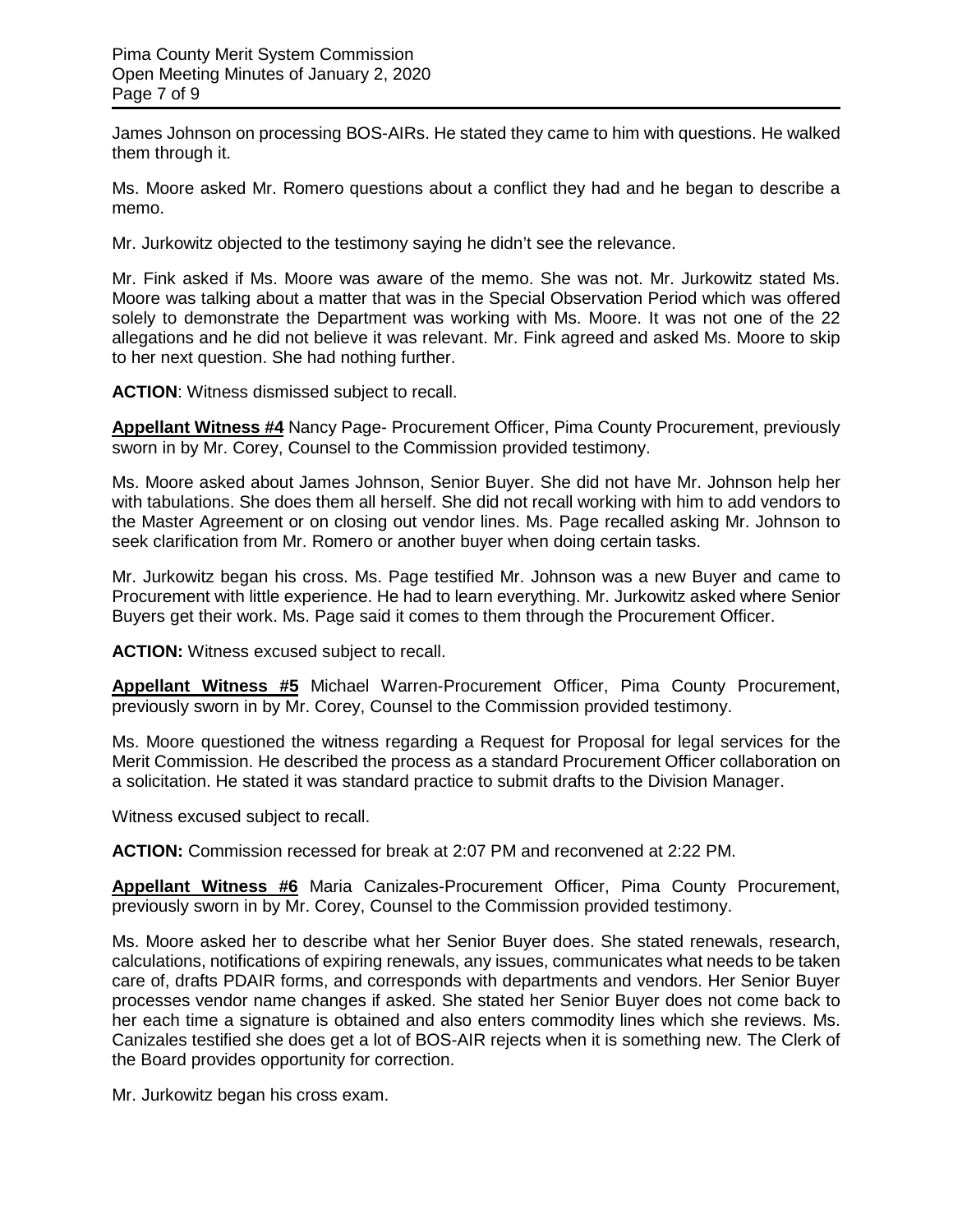Ms. Canizales testified it is her responsibility to approve what is on the form. She looked to other Procurement Officers for examples if there is a grey area. She feels it is important to correct her Senior Buyer for the next time. It is ultimately her responsibility.

**ACTION:** Witness excused subject to recall.

**ACTION:** Commission recessed for a five-minute break at 2:45 PM and reconvened at 2:50 PM.

**Respondent's Witness #7** Jennifer Moore-Procurement Officer, Pima County Procurement Department, previously sworn in by Mr. Corey, Counsel to the Commission provided testimony.

Ms. Moore stated she would go through each allegation and give her testimony. She testified the final solicitation for the investment broker RFP did not include Small Business Enterprise (SBE) points. Ms. Moore testified she left SBE language in RFPs in the past and was not dinged for it.

Mr. Freund asked if she was instructed to remove that language from the RFP. She stated yes. She was instructed to remove that language from the draft. Ms. Moore said she didn't think it needed to be removed because an IFB is different from an RFP.

Mr. Jurkowitz asked if it was her contention she left this language intentionally in the drafts so she could have an opportunity to discuss them. Ms. Moore said the second one was approved and published.

Mr. Jurkowitz asked if at any point Ms. Moore flagged that specifically for her supervisor to review and discuss with her. Ms. Moore said no, but remembered specifically leaving it in to highlight the difference.

**ACTION:** *Exhibit B*, *Emails regarding Investment Broker Dealer Services,* was introduced and admitted with no objections.

Ms. Moore testified she flagged evaluation of award criteria section. It was a total revamp of the template. She expected her manager to review everything. She expected everyone to go through it and thoroughly review it. She believed that it was thoroughly reviewed by the County Attorney, and Management.

*Exhibit 31*, *Email and notated page with SBE Language, Bates 0770-0772,* Mr. Jurkowitz stated Ms. Moore leaving the SBE language in the IFB would result in the vendor doing extra work for something that doesn't apply to them. Ms. Moore stated there is a yes or no box the vendor can check if they are SBE certified they can check the box, if not they do not need to certify. Ms. Moore stated she was not told to omit the SBE language.

**ALLEGATION #2:** You provided instructions to the Sheriff's Department to submit a new requisition for popcorn instead of working with them to resolve performance issues via notice to cure to the current contractor Keefe.

Ms. Moore testified she did not provide instructions to the Sheriff's Department to submit a requisition for popcorn. She stated she advised the department to discuss their concerns at the meetings with the Procurement Director. She advised them to work with the vendor.

Mr. Jurkowitz asked if Ms. Wilber was aware the Sheriff's Department was having a problem with the vendor and trying to find a new one. Ms. Moore said no. Mr. Jurkowitz asked Ms. Moore if she had taken the issue to Ms. Wilber and she said no.